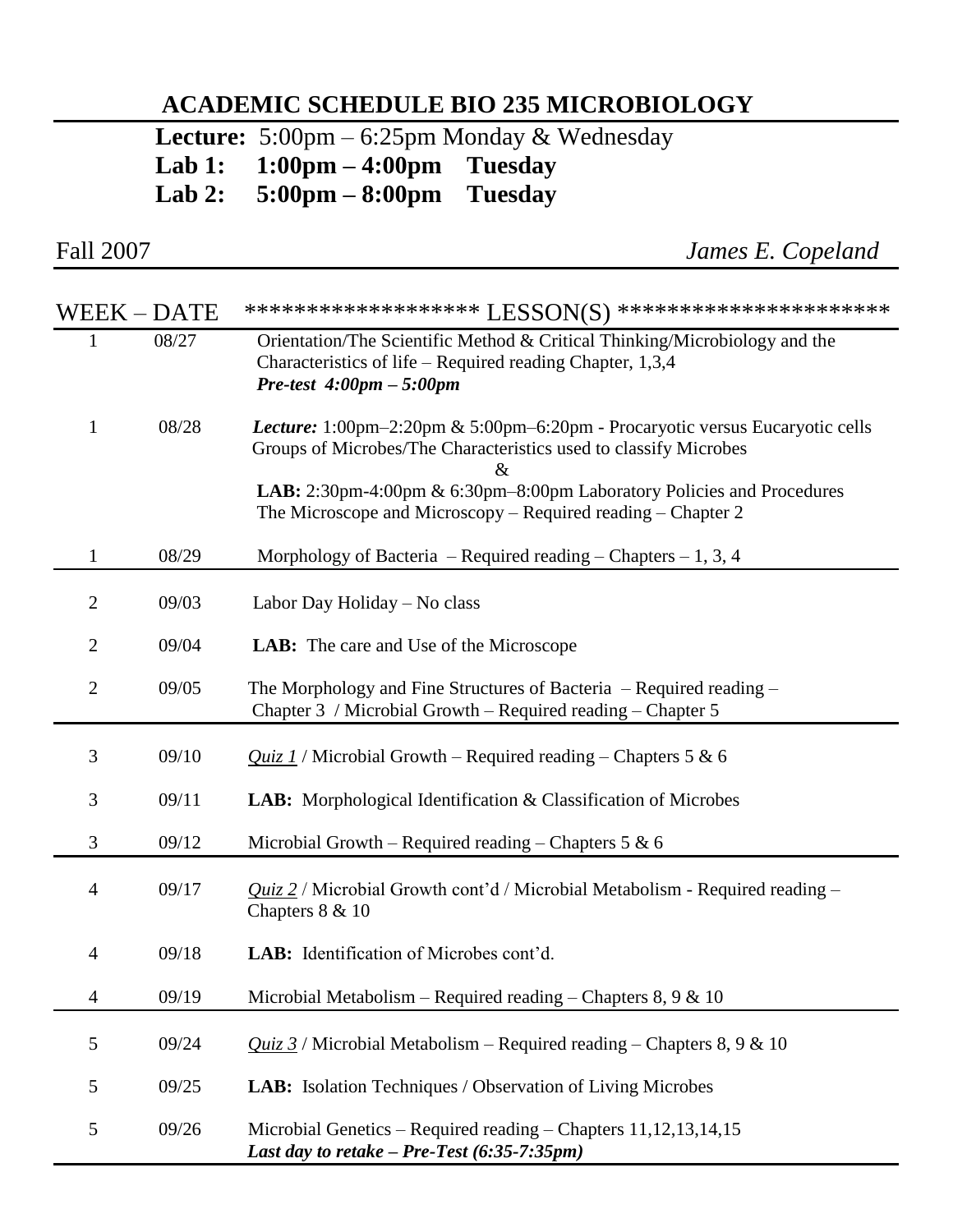|    | WEEK-DATE | ****************** LESSONS ***************************                                                                       |
|----|-----------|------------------------------------------------------------------------------------------------------------------------------|
| 6  | 10/01     | ******************* $U\!N\!T\,T\!E\!S\!T\,I$ ***************************                                                     |
| 6  | 10/02     | LAB: An Experiment in Bacterial Transformation                                                                               |
| 6  | 10/03     | Taxonomy and The Taxonomy of Bacteria – Required reading – Chapters 19,20,21,22<br>23, 24, 27, 28, 29, 41                    |
| 7  | 10/08     | <b>HOLIDAY NO CLASS</b>                                                                                                      |
| 7  | 10/09     | LAB: LAB PRACTICAL 1 / Watch video on DNA Restriction Analysis                                                               |
| 7  | 10/10     | Taxonomy of Bacteria – Required reading – Chapters 19,20,21,22,23,24,27.28,29,41<br>Quiz 4 (take home) Due 5:00pm 10/15/2007 |
| 8  | 10/15     | <i>Quiz</i> $5/$ Taxonomy of Bacteria – Required reading – Chapters 19,20,21,22,23,24,27,<br>28,29,41                        |
| 8  | 10/16     | LAB: DNA Restriction Analysis/ <i>LECTURE</i> : Bacteria Taxonomy cont'd                                                     |
| 8  | 10/17     | Bacteria cont'd – Characteristics of Fungi – Chapter 26                                                                      |
| 9  | 10/22     | The Characteristic and Taxonomy of Fungi - Required reading – Chapter 26<br>Algae – Chapter 25                               |
| 9  | 10/23     | LAB: Cultural Characteristics of a Select Group of Bacteria/Staining Techniques                                              |
| 9  | 10/24     | <i>Quiz 6/The Characteristics and Taxonomy of Algae &amp; Protozoans–Required reading –</i><br>Chapter 25                    |
| 10 | 10/29     | Characteristics & Classification of Viruses – Required Reading – Chapters 16,17,18                                           |
| 10 | 10/30     | LAB: Gram Staining Procedure                                                                                                 |
| 10 | 10/31     | ****************** $\pmb{U\!N\!T\,T\!E\!S\!T\,2}$ *********************                                                      |
| 11 | 11/05     | Control of Microbial Growth – Required reading – Chapters 7 & 34                                                             |
| 11 | 11/06     | <b>LAB: Gram Staining Procedure</b>                                                                                          |
| 11 | 11/07     | Control of Microbial Growth – Chapters 7 & 34                                                                                |